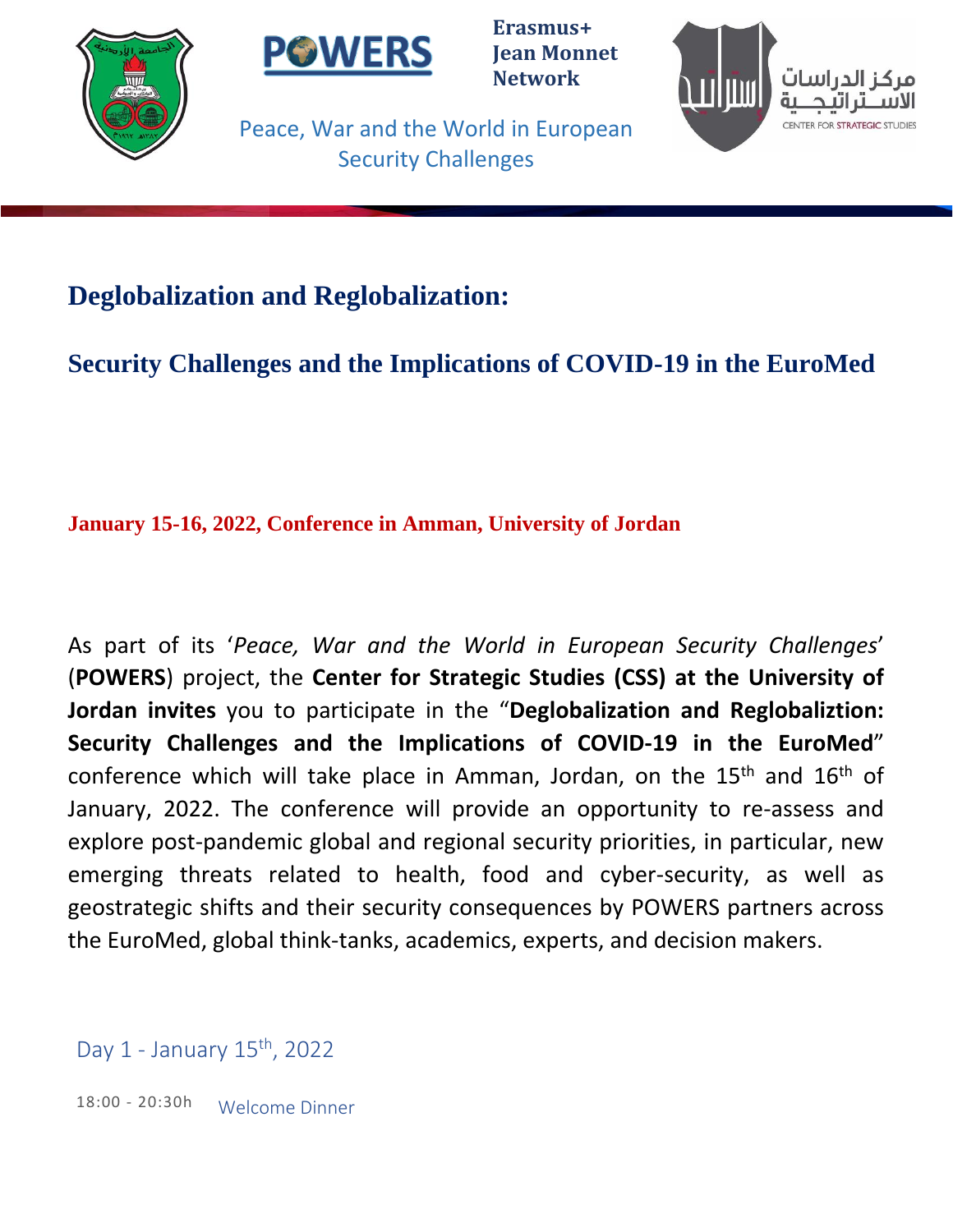# Day 2 - January 16th, 2022

### 9:30 - 9:45h Opening Remarks

**Prof. Zaid Eyadat** – Director of Center for Strategic Studies, Vice President for International Affairs, Quality and Accreditation

**[Dr. Alla Akulshina](http://powers-network.vsu.ru/en/experts/akulshina) -** Director VSU Unit for International Projects and Programmes

9:45 – 11:15h Shifting the Dynamics of Security in the EuroMed: Exhibiting Solidarity as Mode for Survival

> **Moderation: Prof. Zaid Eyadat Panellists: Dr. Dmitriy Galushko, Dr. Antonella Galletti\* and Mr. Nabil Barkati**

Cross-border threats to health; defining re-globalization and identifying emerging challenges in the context of security in post-COVID-19 era; criticizing the efficacy of existing security policies in combating modern-day potential security crises and the importance of global cooperation in preparing for future shocks and similar events to COVID-19

- 11:15-11:30h Coffee Break
- 11:30 13:00h Navigating the Humanitarian Crisis of COVID-19: Threat of Transnational **Insecurity**

**Moderation: Dr. Paolo Bargiacchi Panellists: Prof. Zaid Eyadat, Dr. Sevgi Cilingir\*, Dr. Muge Aknur\* and Prof. Elena Morozova**

Impact of COVID-19 on human security, food security, development indicators, and vulnerable groups; The three pillars of economic self-sufficiency, educational revolution and industrial security in combating humanitarian crises and Liberties vs. Security during COVID-19; and digital divide as a challenge to regional security.

13:00-14:00h Lunch Break